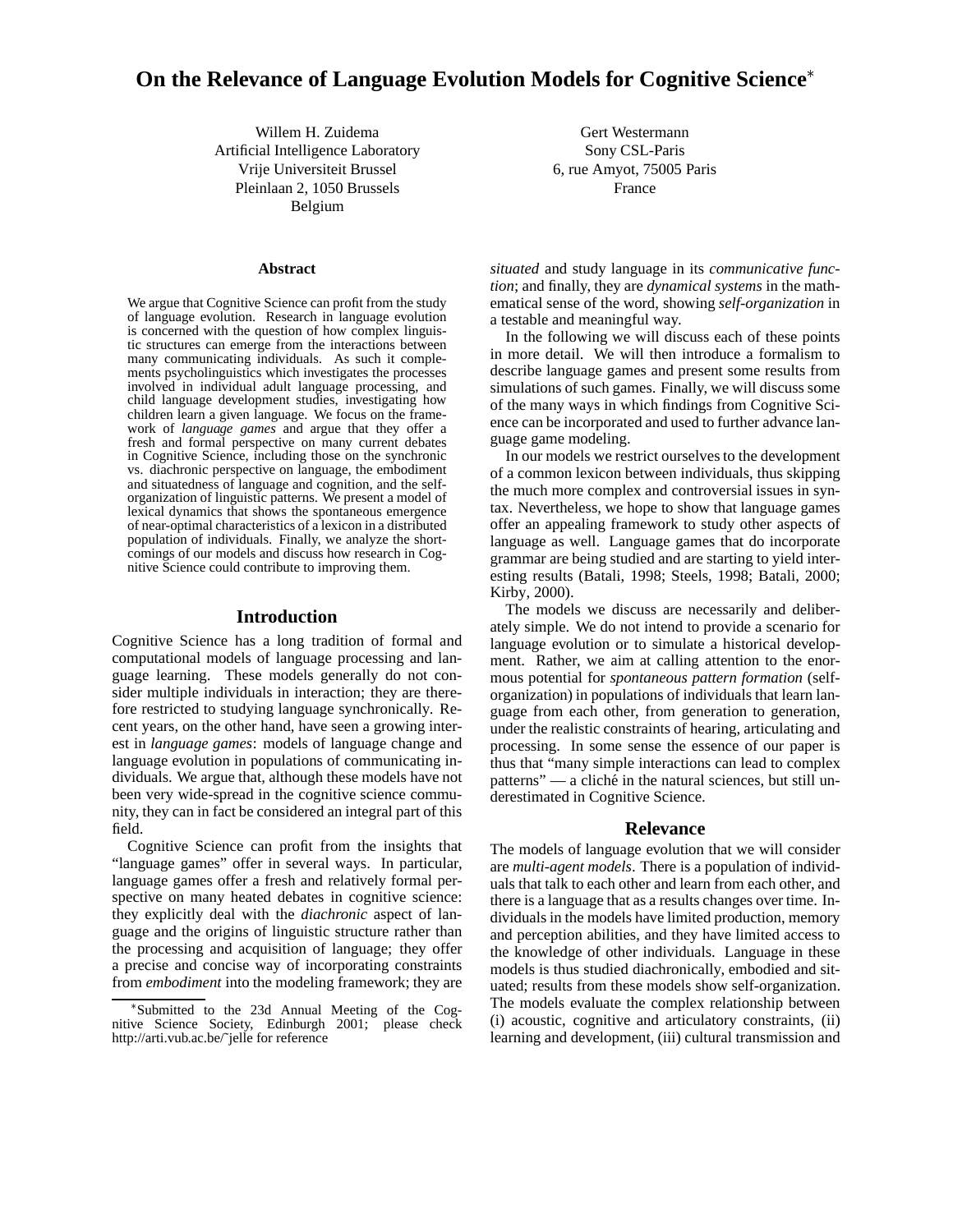interaction, (iv) biological evolution and (v) the complex patterns that are to be explained: the phonology, morphology, syntax and semantics that are observed in human languages. They are thus directly relevant for debates on such issues in Cognitive Science.

# **Diachrony & Collective Dynamics**

An explanatory theory of (some aspect of) language should ultimately not only explain how it is *implemented* in an individual's cognitive apparatus. It should also explain how the individual *acquires* his or her language from the population's language. And, it should explain how the population *created* that language in the first place.

The latter is not a trivial issue. The origin of the languages that we can study today lies in the interplay between the biological evolution of the human brain and cultural processes of transmitting and adapting of language over generations of language users (Deacon, 1997). Models of language evolution have shown that language creation is neither a automatic consequence of language learning nor of Darwinian evolution (Zuidema & Hogeweg, 2000): for the emergence of language one needs both the proper (though not necessarily languagespecific) genetic predisposition and the proper cultural dynamics. In machine learning terminology: one needs the proper *inductive bias* (as any realistic learning algorithm does, Mitchell, 1997), and the proper *collective dynamics*.

Just as studies on language acquisition have brought many new and challenging constraints on linguistic theories, we expect studies on language creation – and the collective dynamics of a population of language learners – to have a similar impact.

# **Embodiment & Optimality**

Human language is a very effective way of conveying information. Many of its characteristics are considered to be near-optimal under realistic articulatory, acoustic, cognitive and communicative constraints. For example, phonologists have argued that the distribution of vowels in languages over the available acoustic space is nearoptimal from the point of view of distinctiveness (Liljencrants & Lindblom, 1972).

This near-optimality in some sense counters the "arbitariness of the sign": although forms and form– meaning relations are conventionally established and differ from language to language, not every distribution of them is equally good and equally likely to occur.

That observation immediately leads to the question how languages have become "near-optimal" as they appear to be. The fact that each individual language user optimizes his own language is not a sufficient answer: *optimization at the level of the individual does not necessarily lead to optimality at the level of the population*. Take for instance the well-known case of the prisoner's dilemma: if each prisoner optimizes his personal payoff, the collective dynamics lead inevitably to the worst

possible situation where neither of the two prisoners cooperate.

Models of language evolution have addressed this issue by showing particular examples of cases where the collective dynamics lead to an optimal or near-optimal language. E.g., (De Boer, 1999) has shown that a population of individuals with realistic production and perception abilities and the task of imitating each other's vowels, can arrive at the near-optimal vowel systems of (Liljencrants & Lindblom, 1972). This model thus shows a specific example of the role of embodiment in explaining language structure.

# **Self-Organisation vs. "Blueprint Theories"**

Explanations for the phonological and grammatical patterns observed in human languages usually postulate a "blueprint" for these patterns in the cognitive apparatus and genetic code of individuals. Underlying such explanations is a strong intuition that the patterns observed in human language are too complicated too arise "spontaneously". However, an impressive amount of examples shows that intuitions about the causes of complex patterns are often flawed. Mechanisms of spontaneous pattern formation in linguistics remain largely unexplored.

Models of language evolution can help to fill this gap in a formal, testable and understandable way. They offer a fresh perspective on the recurring nurture–nature debates, by helping to specify in what way aspects of language are innate or acquired. It might for instance very well be that children use grammatical rules in their speech without ever having encountered them. But such rules don't need to be hard-wired in an infant's genome, if one can show that they are a consequence of the interactions between the infant's brain structures, its (innate) perceptual and motoric machinery, and its physical and cultural environment (MacWhinney, 1999).

# **Language Games**

The most basic communication model consists of a sender, a message and a receiver. Language game models can be viewed as an extension of this basic model, by considering a *population* of individuals ("agents") that can both send and receive. A language game then is a linguistic interaction between 2 or more agents that follows a specific protocol and has varying degrees of success. The types of models that we will consider have the following components: (i) a linguistic representation, (ii) an interaction protocol, and (iii) a learning algorithm.

# **Linguistic Representation**

With "representation" we mean here a formalism to represent the linguistic abilities of agents, ranging from recurrent neural networks (Batali, 1998) or rewriting grammars (Kirby, 2000) to a simple associative memory (Hurford, 1989; Steels, 1996; Oliphant & Batali, 1996; De Boer, 1999; Kaplan, 2000). In the model described in this paper, we will use a simple list of "associations" between linguistics forms (words) and their meanings. Each association has a score that represents the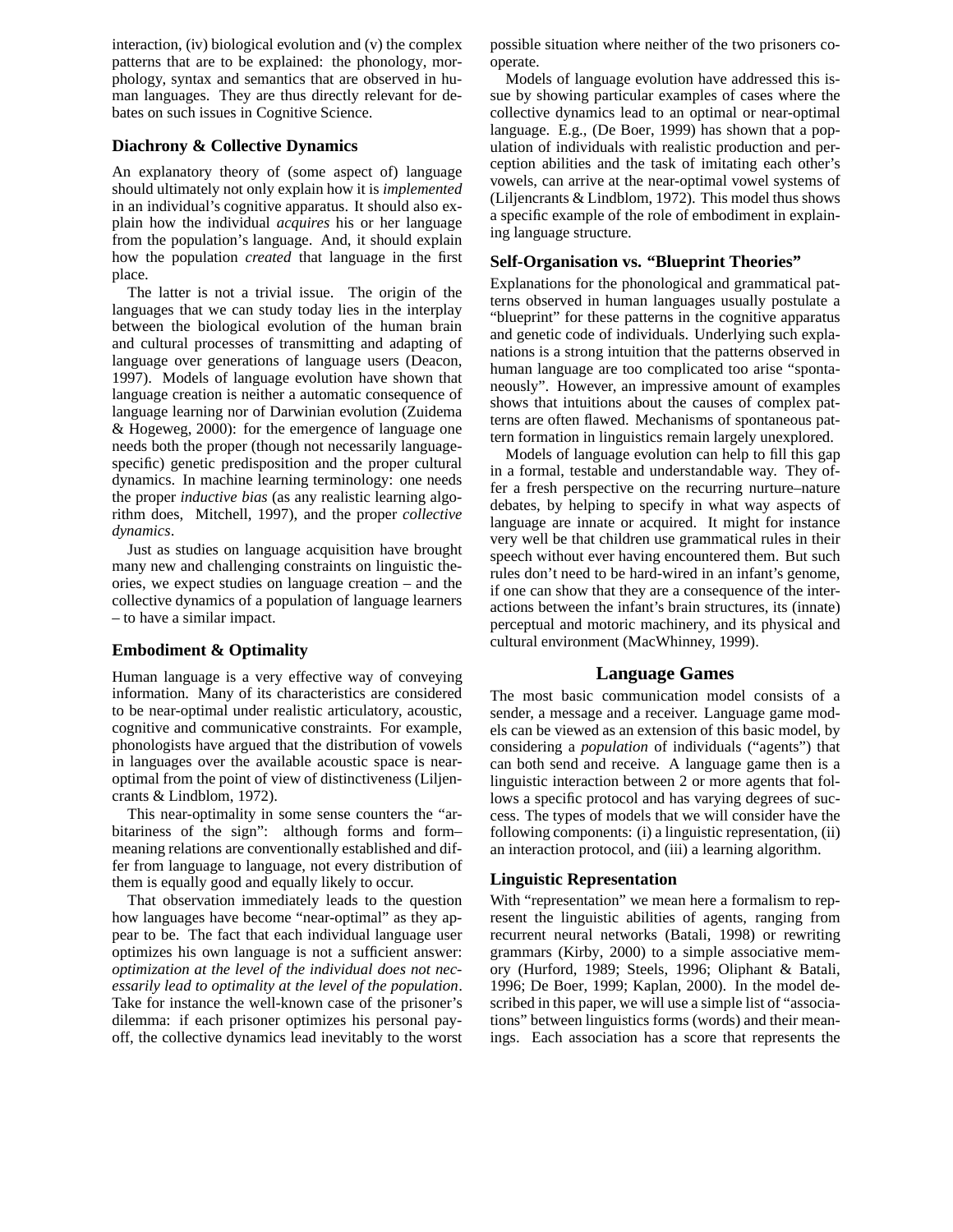cost (or inversed strength) of that association and guides the choice between associations if several candidates are considered in a certain situation. Lower scores are preferred over higher ones. E.g. if we have the associations  $\langle f1,m1,0.1 \rangle$  and  $\langle f2,m1,0.6 \rangle$ , then the form  $f1$  will be uttered if meaning *m*1 needs to be expressed.

In this paper, forms and meanings remain abstract. Other researchers (e.g. Steels, 1998; Batali, 2000) have chosen more concrete representations, such as random strings for forms (e.g. "gugige", "esebodu"), and functional or logical expressions for meanings (e.g.  $[YCOORD > AVERAGE]$  for "high", or  $[\exists x \text{ goes}(x)]$ sang $(x)$  for "a goose sang"). However, in these models there are in general no similarity relations between forms and between meanings in the lexicon; i.e. all forms and all meanings have the same distance to each other. Therefore, the form–meaning associations are completely arbitrary (however, associations are not arbitrary in the grammatical expressions of Batali, 2000).

In stead, we assume that there are varying degrees of similarity between forms and between meanings. I.e. there is a topological space of meanings, and a topological space of forms. For the sake of simplicity, in our simulations we choose a 2-dimensional continuous form space and a 1-dimensional discrete meaning space. Adding such a similarity metric is only a first step towards more cognitive plausibility, but already brings fundamental new behaviors.

#### **Interaction Protocol**

The agents in the models interact following a simple protocol. In all models two agents are chosen at random. One acts as a speaker or initiator, the other as a hearer or imitator. In the "imitation game" (De Boer, 1999), the initiator chooses a random form from its repertoire and utters it. The imitator then chooses the form from its own repertoire that is closest to the received form and utters it. If the iniator finds that the closest match to this form is the form that it originally used, the game is successful. Otherwise it is a failure. In the imitation game meanings play no role. It serves as a model system for studying the interaction between forms, and the emergent maximisation of the distance between them.

In the "naming game" (Steels, 1996), the meanings do play a role. The speaker chooses a meaning and a form to express that meaning, and the hearer makes, based on the received form, a guess of what is meant. The hearer then receives feedback on the intended meaning, i.e., whether its guess was correct. The game is a success if the speaker's intention and the hearer's interpretation are the same, and a failure otherwise. The naming game serves as a model system for studying the emergence of conventional form–meaning associations and is used for the model in this paper.

In a variant of the naming game, the meaning of the expressed form is immediately available to the hearer (such as in situations where the speakers points at the object that is the topic of a conversation). This variant has been used by most language game models studied so far (e.g. Hurford, 1989; Steels, 1996; Oliphant & Batali, 1996; Batali, 1998; Kirby, 2000; Kaplan, 2000; Batali, 2000).

# **Learning Algorithm**

The learning algorithm that agents use to improve their linguistic abilities is in most models very simple. Most of the algorithms can be considered variants of "stochastic hill-climbing": given a present state of the system a random variation (*mutation*) is tried out. If the performance is better than before, this variation is kept (*selected*), and otherwise it is discarded. For stochastic hill-climbing one has to specify the possible mutations and the quality measure (selection).

In order to be able to try and evaluate many variations at the same time, it is assumed that the different form– meaning associations are in principle independent from each other. Thus, after each interaction, the scores *s* of the used associations are updated based on the success or failure of that interaction. We use the following update rule, based on (Batali, 2000):

 

$$
\Delta s = \begin{cases}\n+\beta & \text{in case of failure} \\
-\beta \cdot s & \text{in case of success}\n\end{cases}
$$
\n(1)

 $β$  is a parameter that determines the speed of adaptation (here:  $\beta = 0.1$ ). Associations that are not used often enough are removed, and associations with bad scores are seldomly used. The learning rule therefore implements the selection step of the learning algorithm.

The mutations in the present model occur when an agent has (i) no form associated with a meaning *m* that needs to be expressed, or (ii) no meaning associated with a form *f* that is received, and (iii) after every interaction. In case (i) and (ii) a new association is added to the repertoire with the required *m* or *f* , a random new form or new meaning and initial score  $\alpha$  ( $\alpha$  = 1.0). In case (iii) every association with a score  $s < \alpha$  has a small probability to be duplicated with a small amount of Gaussian noise added to its meaning and form space coordinates. Mutations (i) and (ii) bias the learning algorithm to consider in the first place meanings and forms that are used by other agents. Mutation (iii) allows agents to find better associations, once an approximately correct one is found.

#### **The Optimal Lexicon**

We can analyze the model that was outlined above and first derive what would be the "optimal lexicon", i.e. the lexicon that leads to the highest communicative success in the population. To do so, we need a measure for communicative success. Such a measure is presented next; a similar formalism was used in (Hurford, 1989; Nowak & Krakauer, 1999; De Jong, 2000, and other papers). The next step then is to evaluate numerically if the *collective dynamics* can lead to such an optimal situation.

We denote with  $S^{i}(f|m)$  the probability that an agent *i* uses form *f* to express meaning *m*. Similarily,  $R^{i}(m|f)$ is the probability that agent *i* as a hearer interprets form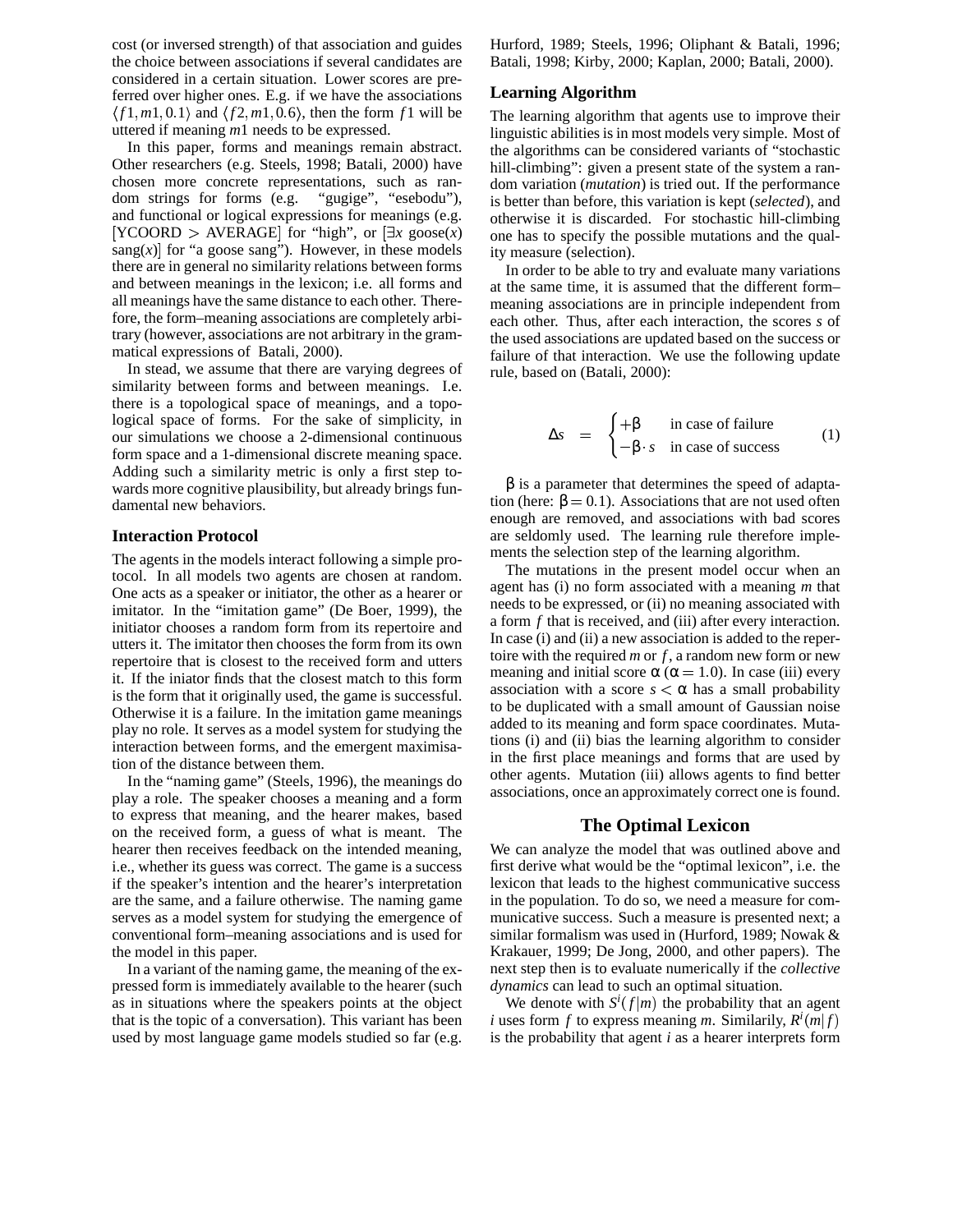*f* as meaning *m*. *S* and *R* are functions of the lists *L* of associations of all agents in the population. We assume that there is a finite number  $|M|$  of relevant meanings and a finite number  $|F|$  of used forms. Further, we assume that there are similarity relations between these meanings and between these forms (i.e. a topology), and that there is some uncertainty about the hearer perceiving the correct form (more similar forms are more easily confused). We denote with  $U^{i}(f^{*}|f)$  the probability that agent *i* perceives form  $f$  as form  $f^*$  ( $f$  can be equal to *f* ).

Finally, we assume that the communication is successful if the hearer's interpretation equals the sender's intention. The probability of successfully conveying a certain meaning thus depends on the probabilities that the sender uses certain forms and the probabilities that the hearer perceives and interprets these froms correctly.

From these observations, we derive a simple formula that describes the expected success  $C_{ij}$  in the communication between a speaker *i* and a hearer *j*:

$$
C_{ij} = \sum_{m}^{|M|} \sum_{f}^{|F|} \sum_{f^*}^{|F|} S^i(f|m) \cdot U^j(f^*|f) \cdot R^j(m|f^*) \qquad (2)
$$

From here it is only a small step to define the communicative success of the whole population of *N* agents:

$$
C = \sum_{i}^{N} \sum_{j \neq i}^{N} C_{ij}
$$
 (3)

From this formula we can derive under which conditions the communicative success is maximal. Without a formal proof, we state that this is the case if the following conditions hold (provided that  $|F| \leq |M|$ , and that the *U*-values are relatively low):

- **specificity:** every meaning has exactly one form to express it, and every form has exactly one interpretation (i.e. no homonyms or synonyms).
- **distinctiveness:** the used forms are maximally dissimilar to each other, so that they can be easily distinguished.
- **sharedness:** all agents use the same forms for the same meanings.

Computational simulations show that close approximations of each of these three properties of the optimal lexicon result from the local interactions that we have defined. Figure 1a shows the trajectories and the final pattern formed with 9 forms in a 2-dimensional form space, randomly initialized, where the distance between the forms is maximized through a simple global heuristic. Figure 1b shows a pattern formed through local interactions between two communicating agents, expressing 9 different meanings with forms from a 2-dimensional form space.



(a) Global maximization of distances between forms



(b) Local interactions: emergence of distinctiveness, sharedness and specificity

Figure 1: (a) Maximally dispersed forms in <sup>a</sup> form space, obtained through global stochastic hill climbing (like Liljencrants & Lindblom, 1972). (b) Dispersed forms in form space, obtained through local interactions between communicating agents. Each of the 9 clusters in this figure shows associations from both agents for one particular meaning. Large dots are strong association. (Parameters: 2 agents, 9 meanings, perceptual noise 10%, duplication probability  $0.1\%$ , modification  $3\%$ )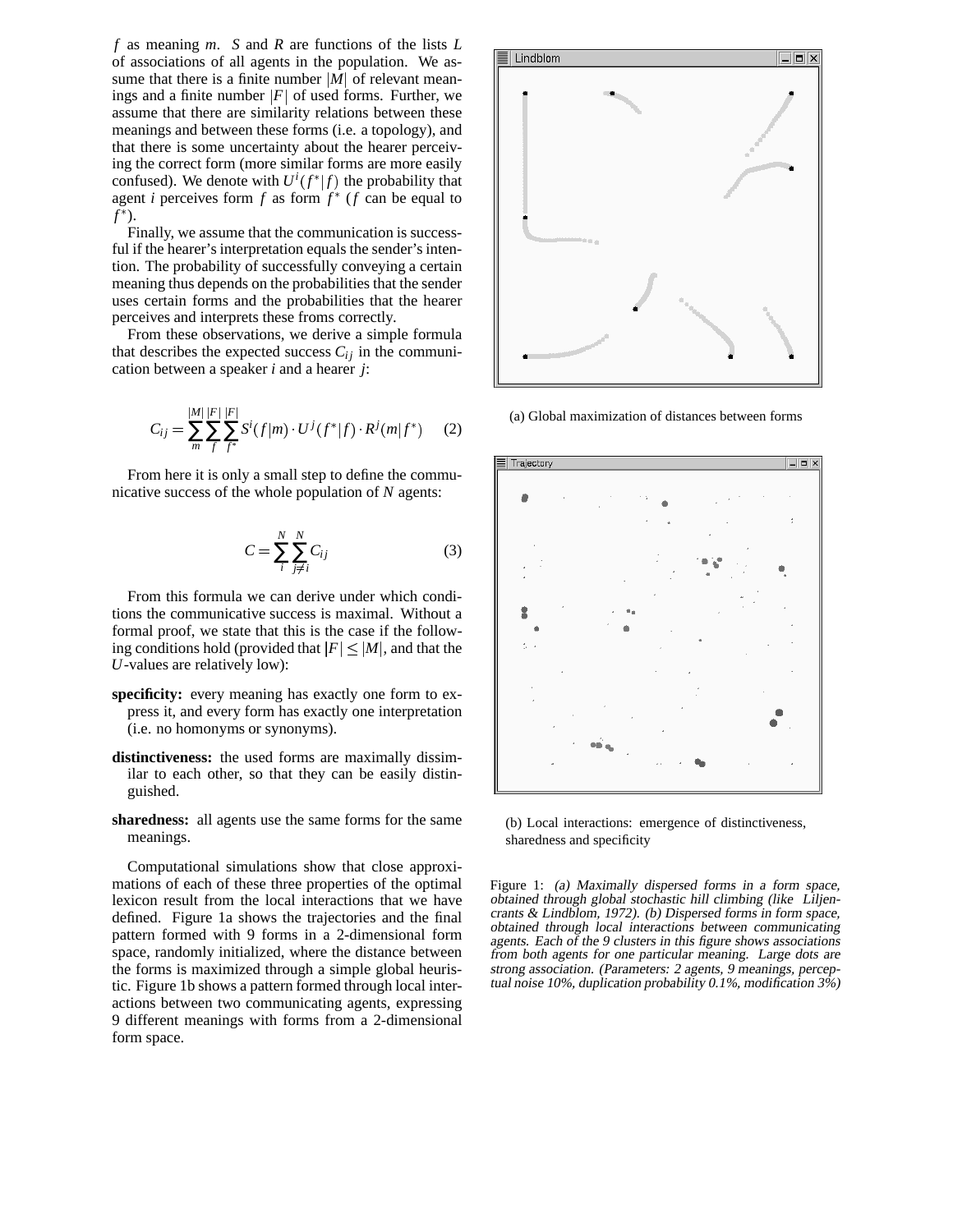If we assume a simple extension of the model  $-$  a flux of agents – we can add a fourth criterion. New agents that come into the population should acquire the lexicon of the population as quickly as possible. In general, learning a mapping between two spaces is easiest if there is a regularity in the mapping, and hardest if the mapping in completely random:

**regularity:** the mapping between meanings and forms shows regularity, such that new agents can generalize from few samples and quickly acquire the lexicon.

Also this property of the optimal lexicon can be obtained in a distributed system. We will first discuss some possible steps towards more cognitive plausibility, and then mention briefly some preliminary results from a variant of the model described here.

# **Towards more cognitive plausibility**

The models we have discussed have been simple and many crucial cognitive details have been left out. In this section we discuss how research in Cognitive Science can contribute to formal models of language evolution and lead to the eventual integration of language evolution research into the Cognitive Science domain.

Some of the contributions we seek concern rather fundamental issues: the questions of how meanings are represented and what a plausible similarity metric is; how forms are perceived and what a plausible similarity metric is for forms; how individuals generalize from few examples; how memory limitations influence the acquisition words.

In the following we will discuss two specific issues from Cognitive Science that have already in part been incorporated into our models.

#### **Cooperativity**

Recent research on natural language pragmatics has focused on language as a cooperative phenomenon where communication is viewed as a *joint action* between the participants (Clark, 1996). This view is in contrast to the traditional approach in which speaking and hearing are investigated in isolation as *individual actions*.

This research could be usefully applied to the language games models. An important principle in line with this view of human communication has been formulated by Grice (1975) as the *Principle of Cooperation*: In a conversation, the speaker makes certain assumptions about the expectations of the hearer, and she uses these assumptions to communicate her intended message effectively. This principle involves the provision of enough but not too much information in a message, the relevance of the message to the current conversation topic, and the truthfulness of the information provided. In interpreting the message, the hearer relies on the speaker to have obeyed these principles.

In the context of language game models, we can extend this principle to the cooperative creation of new words: a new form should only be created if no form for the intended meaning already exists. How can this observation be used for improving the language games? In the present language games the speaker creates a new form when he does not have a form for the object to be named, even though the hearer might already have a form for this objcet. In this sense a naming game is not cooperative: both agents know nothing about each other's knowledge and do not make any assumptions, and thus their communication does not conform to Grice's cooperative principle.

In a cooperative setting where both agents take each other's knowledge into account to improve communication, the speaker and hearer could agree on a new name. By querying the hearer for a possible form, the speaker allows himself to make assumptions about the beliefs of the hearer and therefore to engage in a cooperative language game. Such an extension of the language game algorithm is plausible because it views language as a cooperative phenomenon and as a means to maximize the efficiency of communicating intended meanings. It will prevent the creation of an excess of new forms, thereby reducing the number of synonyms and the cognitive load.

## **Analogy**

When an agent creates a new form in a language game it usually randomly assembles phonemes (e.g., Steels, 1996). This mechanism is in line with the claim of the "arbitrariness of the sign" (de Saussure, 1916): the structure of the form has no relationship to the meaning conveyed by it. While this is true for many forms in today's existing languages, there is evidence that suggests that in the creation of new forms the intended meaning should be taken into account:

- **Compounds and inflections:** When new words are created in, for example, English, they are often compounded and derived from existing words to ease their understanding. Thus, someone who eats bananas will be called a "banana-eater" rather than a "manslo" to indicate the semantic relationship with bananas and eaters. And someone who went for a walk last week is said to have "walked" and not "sali", in order to indicate the semantic relation to the root "walk" (there are only two idiosyncratic past tense forms in English, "went" and "was/were"). While these processes cannot be applied to simple language games directly, they do show a structural relationship between words that reflects a semantic relationship between their meanings.
- **Sound Symbolism:** There is growing evidence for the controversial idea that the pronunciation of a word can suggest its meaning. This idea was first mentioned by Plato and has been pursued since then, notably by von Humboldt (1836) who gave examples of *waft*, *wisp*, *wind*, *wish*, and *wobble* where the "wavering, uneasy motion, presenting an obscure flurry to the senses, is expressed by the *w*" (p. 73). Since many vowels and consonants have undergone shifts